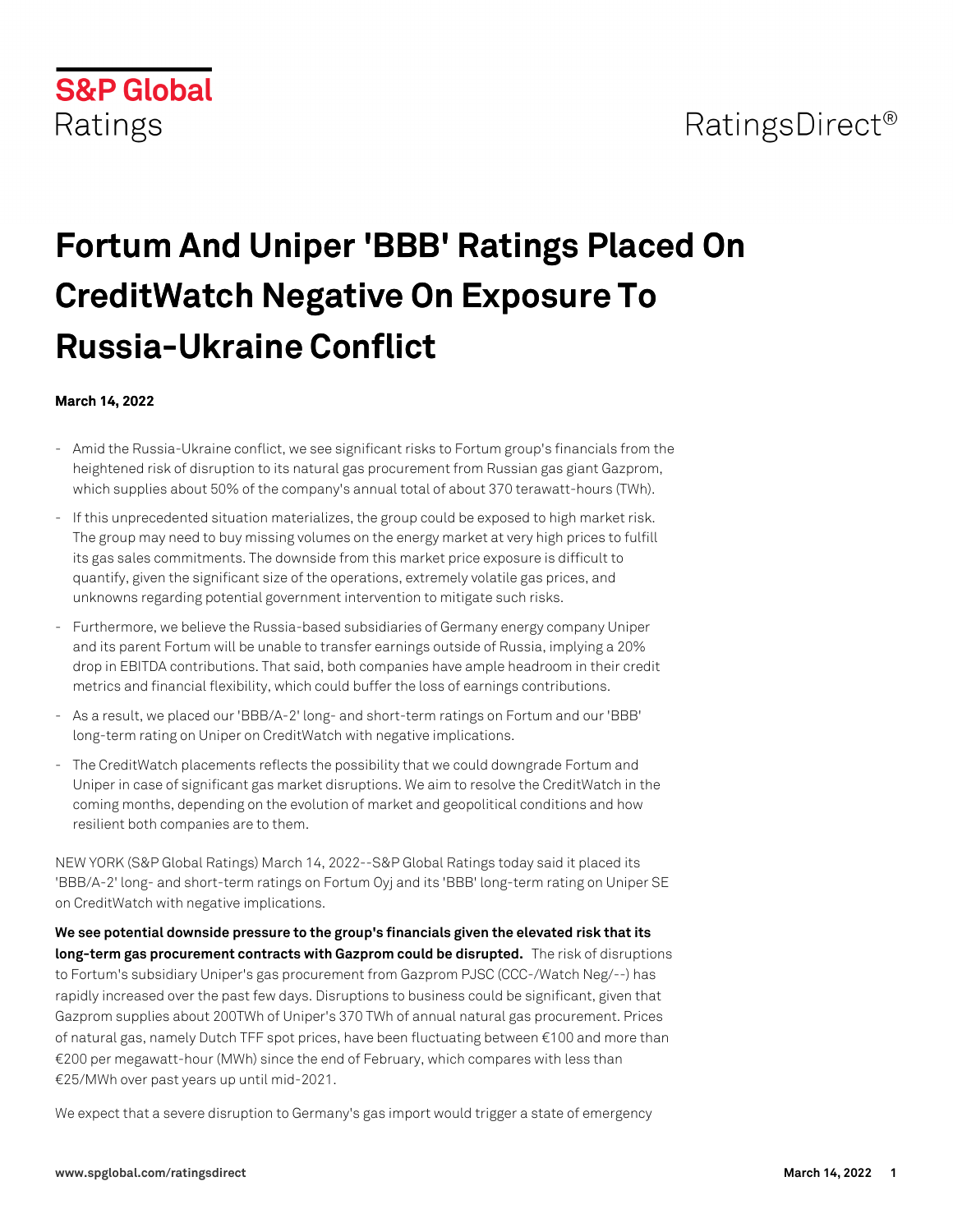#### **Fortum And Uniper 'BBB' Ratings Placed On CreditWatch Negative On Exposure To Russia-Ukraine Conflict**

under the German legal framework, making the German regulator Federal Network Agency (BNetzA) the emergency authority for demand-side steering, in coordination with and monitored by EU authorities. But we lack visibility on how effectively and quickly this would mitigate pressure on Uniper's financials. Additionally, we don't have visibility on the extent to which this would invoke timely majeure/market disruption clauses on contract obligations with Western counterparties.

**Meaningful disruption to gas import could have significant financial impact.** Cash outflows for margin movements over recent months indicate the magnitude of this gas wholesale market exposure (consolidated Fortum margin receivables of €9.2 billion at the end of 2021). According to Fortum's management, the company received inflows in terms of unwinding of variation margins of €2.3 billion in January and February this year. In general, we consider risks associated with large volume hedging arrangements elevated in a volatile commodity market environment, in particular, access to liquidity is dependent on market sentiment and counterparty confidence in the credit quality of the company (see "Uniper Ratings Affirmed Following Commodity Price Surge, Increased Liquidity Needs In A Volatile Market; Outlook Stable," published Jan. 21, 2022, On RatingsDirect). Generally, we consider that risks associated with large volume hedging could include a rapid increase in margin requirements and reduced access to liquidity and funding.

In recent weeks, Uniper has been able to introduce measures to significantly reduce its exposure to margin postings whose effectiveness we are witnessing in the light of recent reduced margin posting requirements, despite the current gas-price surge. We are monitoring how the company's risk management reduces its exposure to margining requirements or procures sources of liquidity on a permanent basis.

**We believe that the Russia-based operations of Fortum and Uniper will be unable to transfer earnings outside of Russia, implying a 20% drop in EBITDA contributions.** Russia's military conflict with Ukraine has prompted a new round of G7 government sanctions, including targeting the foreign exchange reserves of The Central Bank of Russia (CBR); this has rendered a large part of these reserves inaccessible, undermining the CBR's ability to act as a lender of last resort and impairing what had been--until recently--Russia's key credit strength: its net external liquidity position. To mitigate the resulting high exchange rate and financial market volatility, and to preserve remaining foreign currency buffers, Russia's authorities have--among other steps--introduced capital controls that we understand could constrain nonresident government bondholders from receiving interest and principal payments on time. We also see a heightened risk of expropriation of any assets in Russia.

Consequently, we do not expect the Fortum group will receive any dividends from its Russian operations. A permanent exclusion of Russian exposure could lead us to revise the group's country risk exposure. We acknowledge that operations are still ongoing, but Fortum and Uniper have announced that no additional investments will be made in Russia and the sought-after divestment of Uniper's Russian operations Unipro (started in 2021) will be resumed as soon as feasible. Uniper also wrote down its €1.0 billion (non-cash effective) loan and accrued interest in Nord Stream 2 and announced it will no longer renew long-term gas contracts with Gazprom as these come due.

- Uniper's Russian subsidiary contributed to about 16% of its EBITDA in 2021 and has represented about 15%-20% of EBITDA historically. Uniper has installed coal and gas generation units in Russia of about 11 gigawatt (GW) that receive capacity payments.
- Fortum's reported comparable EBITDA amounted to  $\epsilon$ 3.8 billion in 2021, and its Russian operations represented about 20% of EBITDA in 2021. While the share of earnings is relative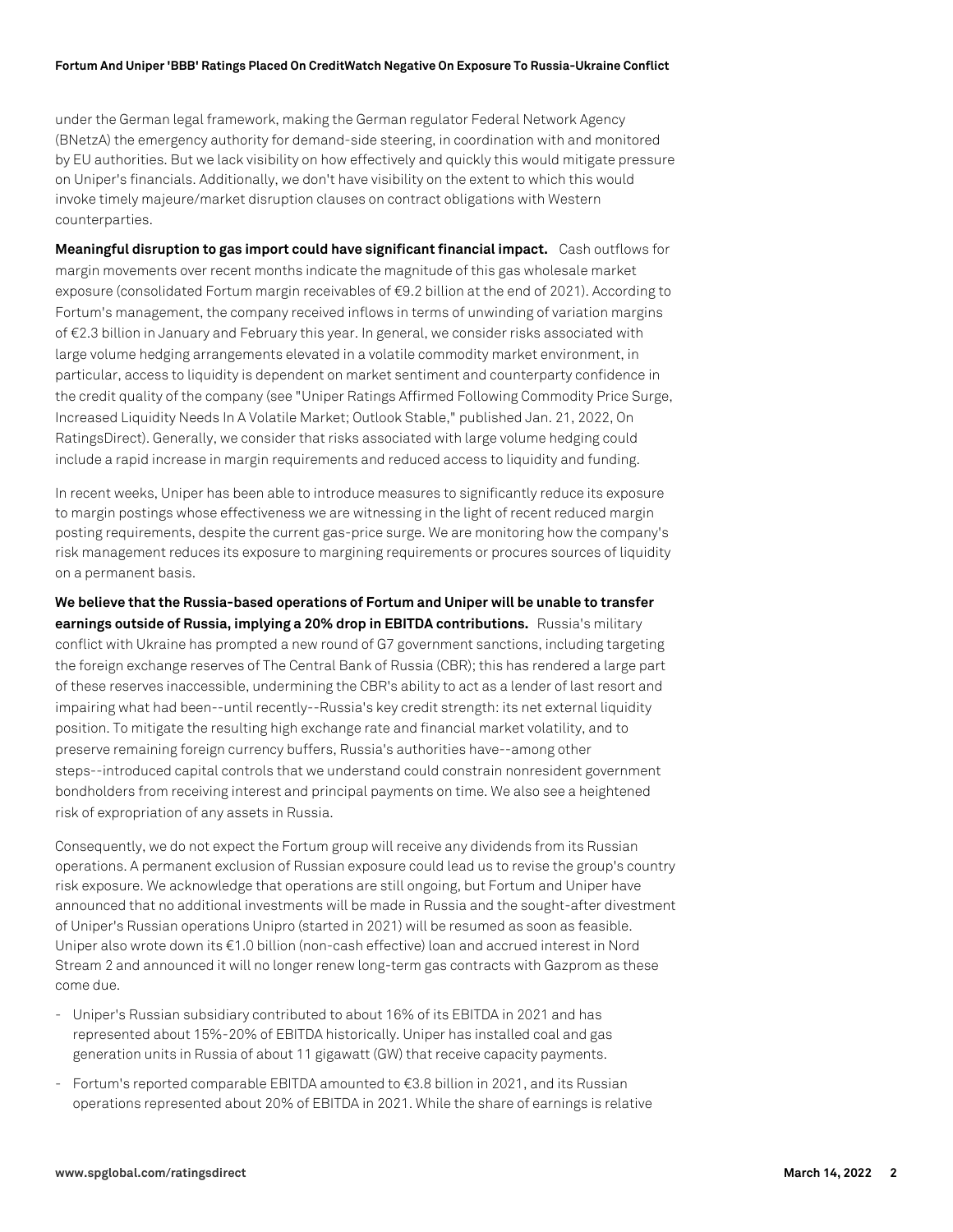low, we acknowledge that the operations are sizable, with in total 4.67 GW of installed capacity, constituting about 35% of Fortum's installed capacity generation fleet. That said, we expected earnings will decrease further to about €240 million by 2023, as Russian capacity supply agreement contracts related to thermal generation expire.

**Fortum's and Uniper's recent operating performance and deleveraging have been above our previous base case, which could mitigate the abrupt stop in contributions from its Russian business.** Fortum and Uniper both benefited from high commodity prices, especially power and gas in 2021, and their operating performance in 2021 was well above our previous expectations. To some extent, this mitigates the stop of contributions from the Russian operations, at least in the short term.

- Fortum's reported consolidated comparable EBITDA for 2021 amounted to about €3.8 billion, which is €0.7 billion-€1.0 billion above our previous expectations of €2.9 billion-€3.2 billion, which compares with €404 million in EBITDA from Fortum's Russian operation. Credit ratios, such as funds from operations (FFO) to debt at year-end therefore stood above our expected ratio of 35%-50% (netting the impact of margin receivables and collaterals).
- In 2021, Uniper generated EBITDA of about €1.9 billion compared with our previous expectation of above €1.5 billion--and adjusted debt was negative compared with about €2.0 billion anticipated previously (see "Full Analysis: Uniper," published Sept. 3, 2021). Next to the operating performance described above, the latter has benefitted by about €300 million from pension discount rate movement.

We believe electricity prices are likely to remain elevated, at least until the mid-2020s. Despite large parts of its generation being hedged, the group's nuclear and hydro generation units should benefit from favorable market prices and outperform our previous expectations. Additionally, we believe current market conditions are beneficial to Uniper's storage business, its non-Russian natural gas procurement business, and liquified natural gas business.

**We believe that the commodity price surge and risk of disruptions could increase liquidity needs, and therefore revised our assessment of Fortum's liquidity to adequate from strong.** In January, Fortum provided Uniper liquidity support as a result of extremely high and volatile gas prices and needed to provide additional margining payments for its hedging positions (see "Uniper Ratings Affirmed Following Commodity Price Surge, Increased Liquidity Needs In A Volatile Market; Outlook Stable," and "Finland-Based Power And Gas Company Fortum 'BBB/A-2 Ratings Affirmed; Outlook Stable," both published Jan. 21, 2022). As such, we cannot exclude the risk of increased working capital volatility to cover its positions as a result of the turbulent market situation and extreme changes in energy prices. As such, we now view Fortum's liquidity as adequate. This is based on our estimate that its liquidity resources, including cash, FFO, and facility availability, will cover expected cash outflow by more than 1.4x in the 12 months started Jan. 1, 2022, on a consolidated basis. In light of our liquidity assessment, we continue to monitor how the company's risk management reduces its exposure to margining requirements or procures sources of liquidity on a permanent basis.

We note that Fortum and Uniper have access to an additional €5.9 billion of short-term revolving credit facilities, of which €2.0 billion is from the German state-owned development bank KfW, which signals the importance of the group. However, since the facilities are maturing within 12 months, we do not incorporate them in our liquidity calculations, notwithstanding the current process with the German state to extend the KfW line.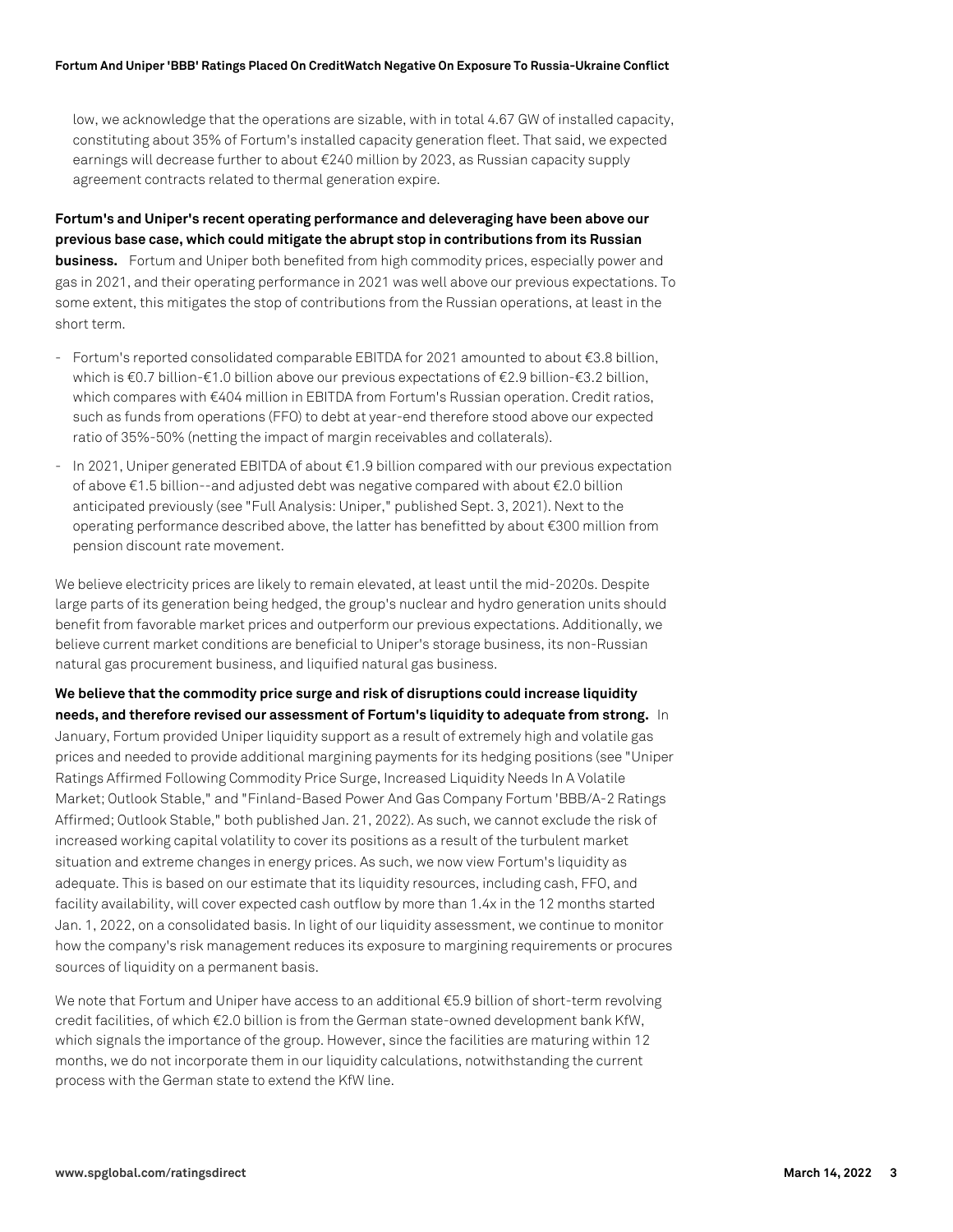#### **S&P Global Ratings acknowledges a high degree of uncertainty about the extent, outcome, and consequences of the military conflict between Russia and Ukraine.**

Irrespective of the duration of military hostilities, sanctions and related political risks are likely to remain in place for some time. Potential effects could include dislocated commodities markets--notably for oil and gas--supply chain disruptions, inflationary pressures, weaker growth, and capital market volatility. As the situation evolves, we will update our assumptions and estimates accordingly. See our macroeconomic and credit updates here[: "Russia-Ukraine Macro,](https://www.spglobal.com/ratings/en/research-insights/topics/russia-ukraine-conflict) [Market, & Credit Risks"](https://www.spglobal.com/ratings/en/research-insights/topics/russia-ukraine-conflict). Note that the timing of publication for rating decisions on European issuers is subject to European regulatory requirements.

## **Company Description**

### **Fortum**

Fortum is the third-largest power generator in Europe and Russia, with about 50 GW of installed capacity in total. Fortum has about 8,000 employees, and about 20,000 including Uniper. In addition to its strong position in generation, Fortum is the third-largest CO2-free generator in Europe because of its zero-to-low CO2emission fleet, with 45% of its generation fleet being CO2-free. The remaining share of the fleet is geared toward gas, and carbon intensity from total energy production in Europe were 188 gram of CO2 per kilowatt-kWh in 2020. Fortum engages in the generation and sale of electricity and heat in the Nordic countries, Russia, Poland, and Central Europe. It has the following five segments: Generation, 33% of 2021 EBITDA, City Solutions (8%), Consumer Solutions (3%): Russia (10%) and Uniper (45%).

Fortum held 78.0% of Uniper as of Dec. 31, 2021, increased from 76.1% at the end of 2020.

## **Uniper**

Uniper is an international, diversified energy company that operates in more than 40 countries and has about 12,000 employees. Its operations include power generation, commodity trading, energy storage, energy sales, and energy services. Its core markets are Germany, Russia, the U.K., Sweden, the Netherlands, and North America.

The company owns and operates a well-diversified power generation portfolio, including facilities running on fossil fuels such as gas (17 GW as of Dec. 31, 2021) and coal (8.6 GW), as well as hydroelectric (3.6 GW) and Swedish nuclear (1.4 GW). It has a total generation capacity of 33.3 GW of which one-third is in Russia. In 2021, Uniper produced 109.1 TWh of electricity, of which 54% stemmed from gas and 24% from carbon-free hydroelectric and nuclear generation.

Uniper was created in 2016 from the spinoff of the gas and power activities of E.ON SE. Fortum owns about 78% of Uniper.

## **CreditWatch**

We aim to resolve the CreditWatch within the coming months, depending on the evolution of market and geopolitical conditions and how resilient both companies are to them.

We expect to resolve the CreditWatch placement on both companies once we have clarity on the potential disruption of Russian gas flows and the corresponding full impact on the group. When we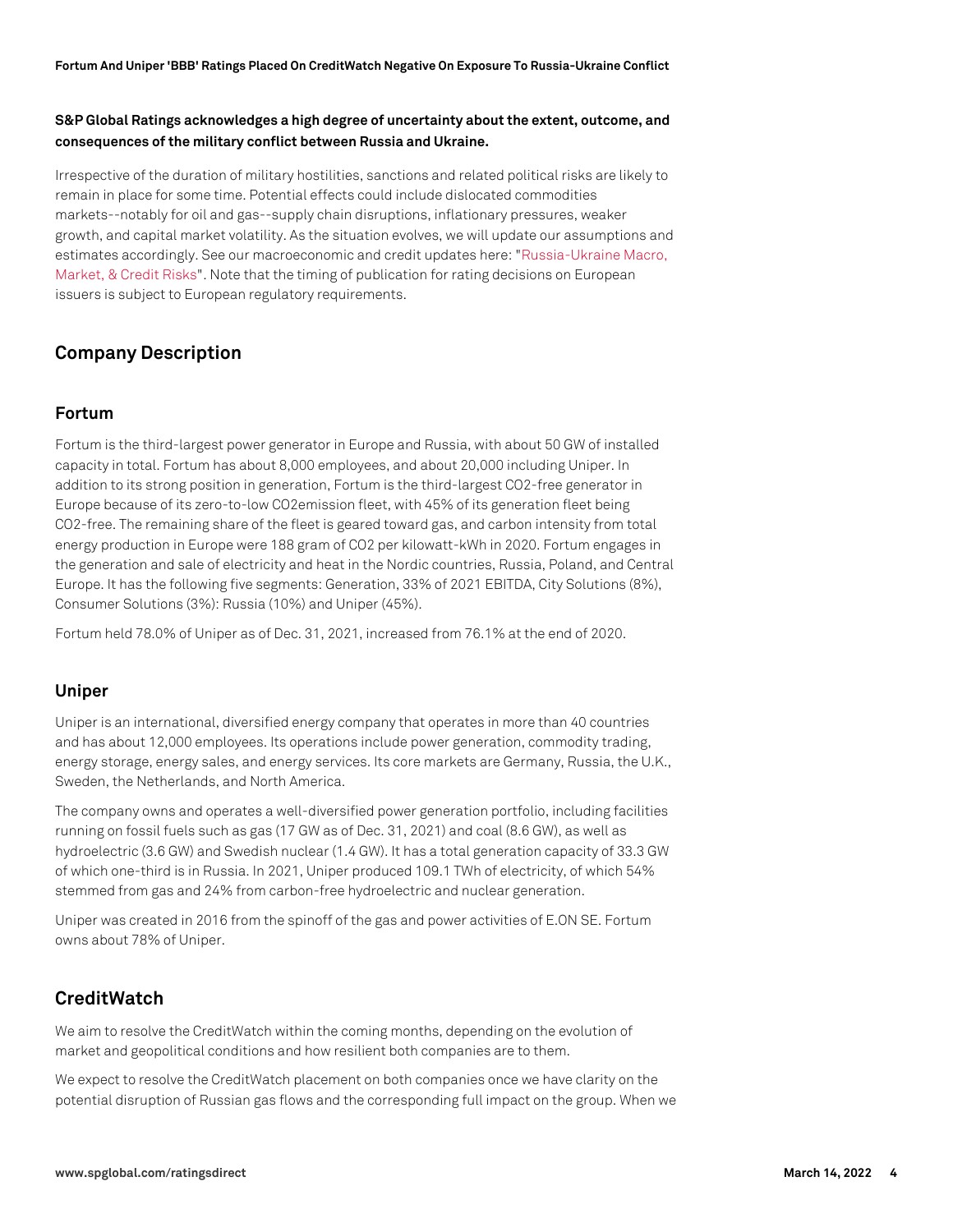#### **Fortum And Uniper 'BBB' Ratings Placed On CreditWatch Negative On Exposure To Russia-Ukraine Conflict**

resolve the CreditWatch, we will also consider the extent of government support and legal remedies.

In case of a downgrade, we see a lowering of the rating by one-notch as most likely for both entities, but we cannot fully exclude a multi-notch downgrade, ultimately depending on how severely the market risk exposure materializes.

We could downgrade Fortum, if we expect its credit metrics to deteriorate such that FFO to debt falls below 35% or debt to EBITDA increases above 2.5x (excluding margin impact).

As per our assessment of Uniper's core group status within Fortum, our long-term issuer credit rating on Uniper is at the same level as our rating on Fortum, or one notch lower, depending on Uniper's stand-alone credit profile (SACP).

We could revise downward our assessment of Uniper's SACP of 'bbb', if we expect FFO to debt to deteriorate below 55% and debt to EBTIDA above 1.7x (excluding margin impact and including lease income).

We could revise these ratios when we resolve the CreditWatch, depending on the evolving business mix, including how we expect the operating environment for the gas business in Europe to develop.

## **Liquidity**

We view consolidated Fortum's liquidity as adequate. This is based on our estimate that its liquidity resources, including cash, FFO, and facility availability, will cover expected cash outflow by more than 1.4x in the 12 months started Jan. 1, 2022.

Fortum's liquidity, as of end-December 2021, continues to be supported by the group's access to in capital markets and sound relationships, which was proven over December 2021-January 2022 with the signing of new bank facilities with short notice. Our view of the group's sound banking relationship was further supported by our discussions with some of the group's banks. Alongside the long-term credit lines we weigh into our calculation, we note Fortum's access to shorter-term credit facilities. Its debt documents do not contain any financial covenants. We also note that Uniper has an committed revolving credit facility with KfW amounting to €2.0 billion. However, since the facilities are maturing within 12 months, we do not incorporate them in our liquidity calculations, notwithstanding the current process with the German state to extend the KfW line.

Principal liquidity sources for the group as per of end-December 2021:

- Our estimate of cash and cash equivalents of about €7.4 billion;
- Access to €400 million of undrawn facilities maturing after 12 months;
- Positive cash FFO, which we estimate will near  $\epsilon$ 2.3 billion in the next 12 months; and
- Working capital inflows in terms of unwinding of variation margins of €2.3 billion (received in January and February).

Principal liquidity uses for the group as of the same date:

- Debt of about €6.6 billion maturing in the next 12 months;
- Maintenance capex of about €630 million;
- Dividends of about  $f(1,2)$  billion in the next 12 months.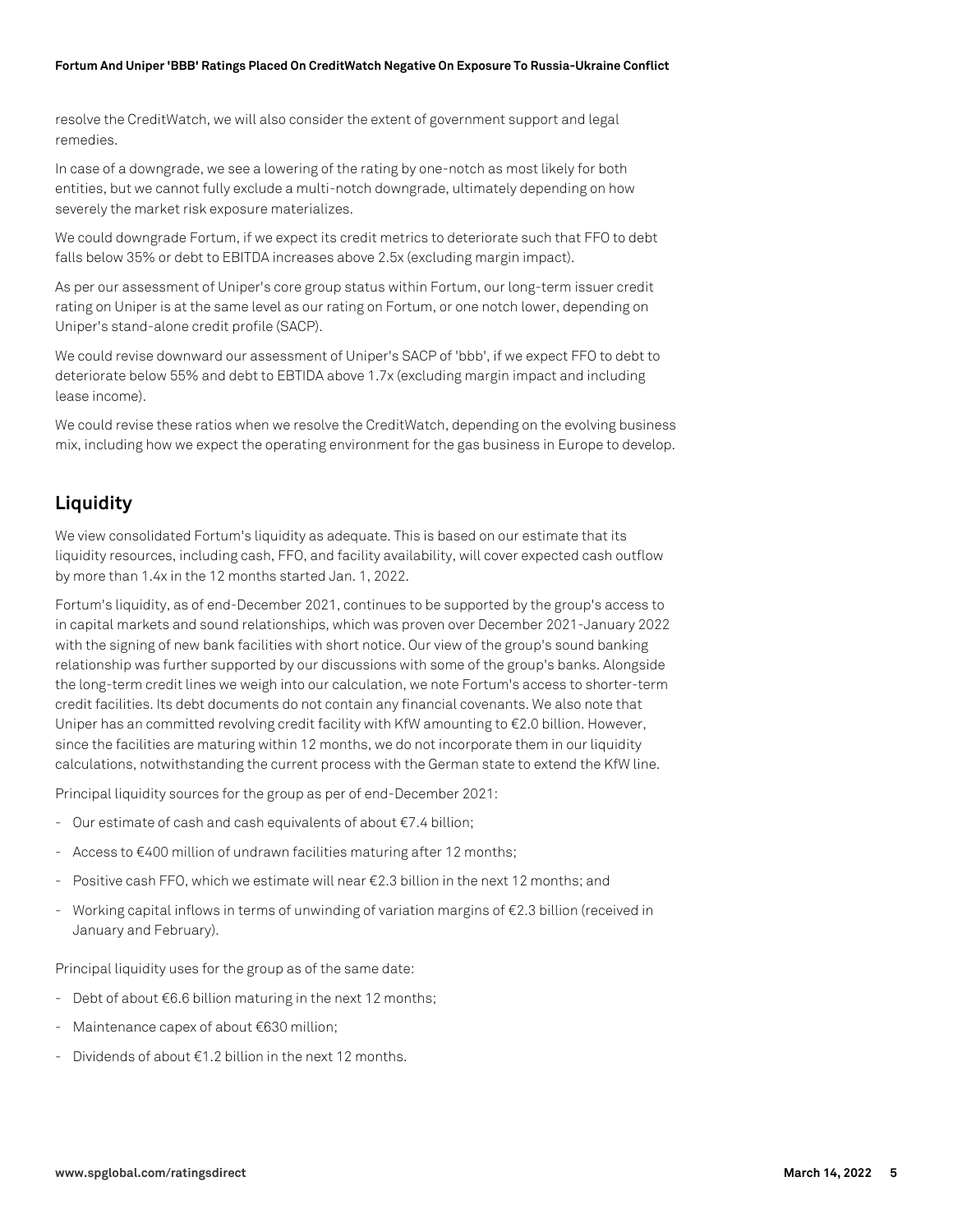## **Environmental, Social, And Governance**

#### **Fortum**

**ESG Credit Indicators: E-4, S-2, G-3**

#### **Uniper**

**ESG Credit Indicators: E-4, S-2, G-3**

## **Related Criteria**

- General Criteria: Environmental, Social, And Governance Principles In Credit Ratings, Oct. 10, 2021
- General Criteria: Group Rating Methodology, July 1, 2019
- Criteria | Corporates | General: Corporate Methodology: Ratios And Adjustments, April 1, 2019
- Criteria | Corporates | General: Reflecting Subordination Risk In Corporate Issue Ratings, March 28, 2018
- General Criteria: Methodology For Linking Long-Term And Short-Term Ratings, April 7, 2017
- General Criteria: Rating Government-Related Entities: Methodology And Assumptions, March 25, 2015
- Criteria | Corporates | General: Methodology And Assumptions: Liquidity Descriptors For Global Corporate Issuers, Dec. 16, 2014
- Criteria | Corporates | Industrials: Key Credit Factors For The Unregulated Power And Gas Industry, March 28, 2014
- Criteria | Corporates | General: Corporate Methodology, Nov. 19, 2013
- General Criteria: Methodology: Industry Risk, Nov. 19, 2013
- General Criteria: Country Risk Assessment Methodology And Assumptions, Nov. 19, 2013
- General Criteria: Methodology: Management And Governance Credit Factors For Corporate Entities, Nov. 13, 2012
- General Criteria: Principles Of Credit Ratings, Feb. 16, 2011
- General Criteria: Stand-Alone Credit Profiles: One Component Of A Rating, Oct. 1, 2010

## **Related Research**

- Russian Corporates Downgraded To 'CCC-' After Similar Action On Sovereign; Ratings Placed On CreditWatch Negative, March 8, 2022
- Russia Ratings Lowered To 'CCC-' And Kept On CreditWatch Negative On Increasing Risk Of Default, March 3, 2022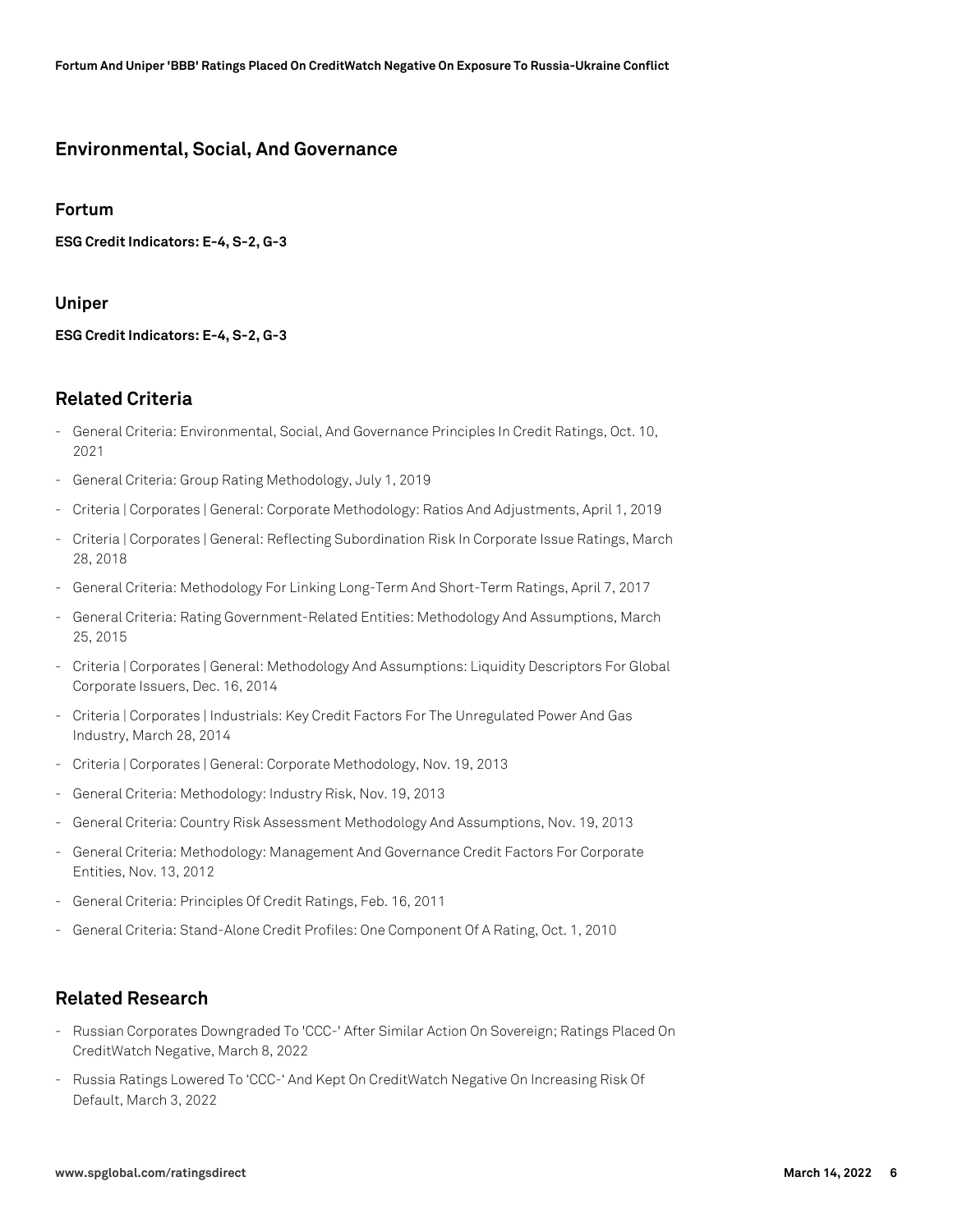#### **Fortum And Uniper 'BBB' Ratings Placed On CreditWatch Negative On Exposure To Russia-Ukraine Conflict**

- Uniper Ratings Affirmed Following Commodity Price Surge, Increased Liquidity Needs In A Volatile Market; Outlook Stable, Jan. 21, 2022
- The Energy Transition And What It Means For European Power Prices And Producers: February 2022 Update, Feb. 10, 2022
- Finland-Based Power And Gas Company Fortum 'BBB/A-2 Ratings Affirmed; Outlook Stable, Jan. 21, 2022
- Nuclear In Europe: Lessons Learned And Ways Ahead, Dec. 16, 2021
- ESG Credit Indicator Report Card: Power Generators, Nov. 18, 2021
- Price Tremors Threaten Europe's Gas Bridge, Oct. 5, 2021
- Fit for 55: The Gains (And Pains) For European Utilities, Sept. 29, 2021
- Uniper SE, Sept. 3, 2021
- Fortum Oyj, Sept. 1, 2021
- Outlook On German Energy Co. Uniper Revised To Stable Following Similar Action On Fortum; 'BBB' Ratings Affirmed, July 6, 2021
- The Hydrogen Economy: Storage Is Paramount For Utilities In The Long Term, April 22, 2021

## **Ratings List**

| Ratings Affirmed; CreditWatch/Outlook Action |                                  |               |
|----------------------------------------------|----------------------------------|---------------|
|                                              |                                  |               |
| Fortum Ovi                                   |                                  |               |
| <b>Issuer Credit Rating</b>                  | BBB/Watch Neg/A-2 BBB/Stable/A-2 |               |
| Senior Unsecured                             | <b>BBB/Watch Neg</b>             | <b>BBB</b>    |
|                                              |                                  |               |
| Ratings Affirmed; CreditWatch/Outlook Action |                                  |               |
|                                              | То                               | From          |
| <b>Uniper SE</b>                             |                                  |               |
| Issuer Credit Rating                         | BBB/Watch Neg/--                 | BBB/Stable/-- |
| Senior Unsecured                             | <b>BBB/Watch Neg</b>             | <b>BBB</b>    |

Certain terms used in this report, particularly certain adjectives used to express our view on rating relevant factors, have specific meanings ascribed to them in our criteria, and should therefore be read in conjunction with such criteria. Please see Ratings Criteria at www.standardandpoors.com for further information. A description of each of S&P Global Ratings' rating categories is contained in "S&P Global Ratings Definitions" at

https://www.standardandpoors.com/en\_US/web/guest/article/-/view/sourceId/504352 Complete ratings information is available to subscribers of RatingsDirect at www.capitaliq.com. All ratings affected by this rating action can be found on S&P Global Ratings' public website at www.standardandpoors.com. Use the Ratings search box located in the left column. Alternatively, call one of the following S&P Global Ratings numbers: Client Support Europe (44) 20-7176-7176; London Press Office (44) 20-7176-3605; Paris (33) 1-4420-6708; Frankfurt (49) 69-33-999-225; or Stockholm (46) 8-440-5914